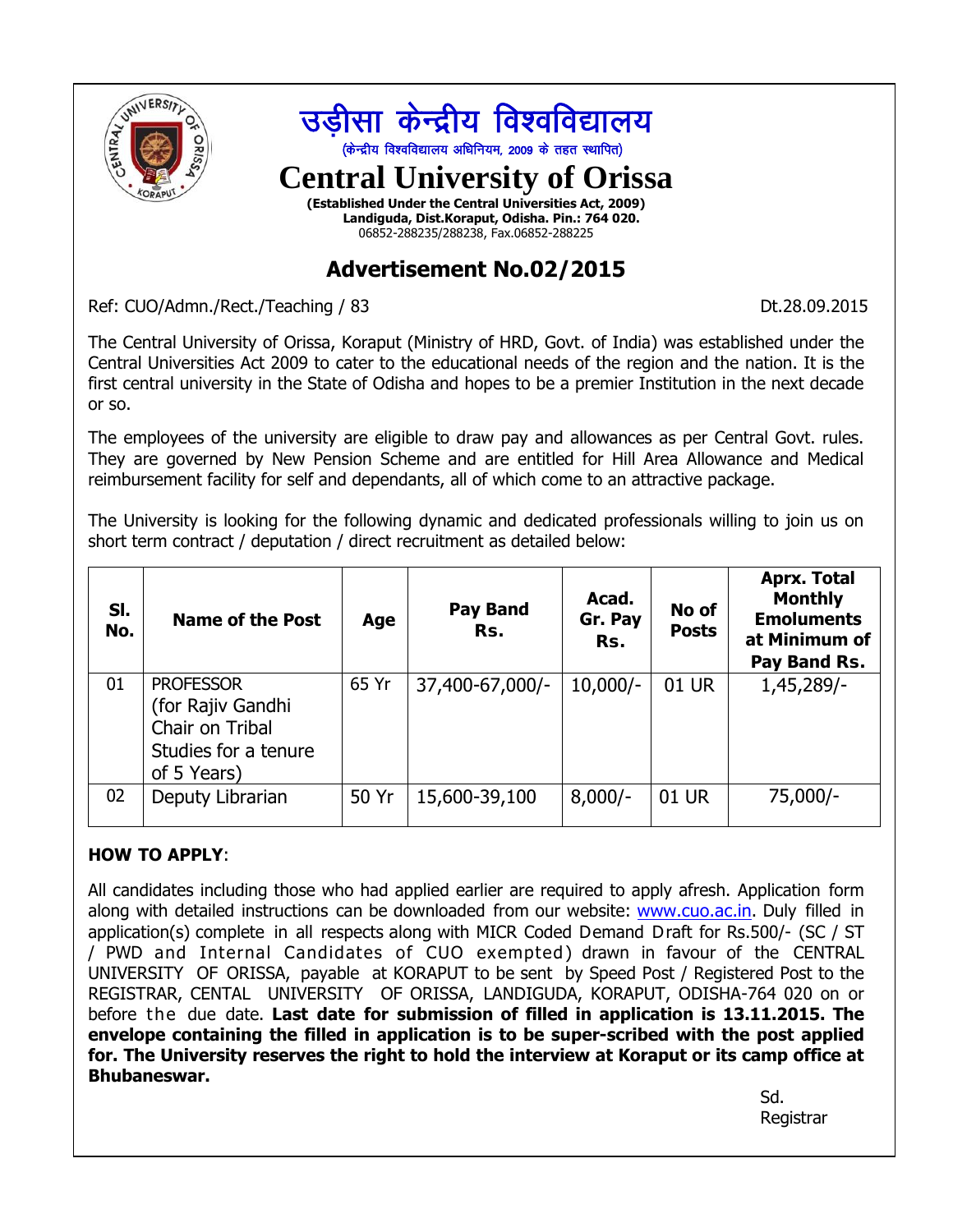| <b>DEPUTY LIBRARIAN</b>                                      | a. Masters Degree in Library Science/Information<br>Science/Documentation with at least 55% marks or its                                                       |  |  |  |  |  |  |  |
|--------------------------------------------------------------|----------------------------------------------------------------------------------------------------------------------------------------------------------------|--|--|--|--|--|--|--|
| Pay Scale: Rs.15,600-39,100<br>Academic Grade Pay Rs.8,000/- | equivalent grade of B in the UGC seven-point scale.                                                                                                            |  |  |  |  |  |  |  |
|                                                              | b. Five years experience as an Assistant University<br>Librarian/College Librarian (OR)                                                                        |  |  |  |  |  |  |  |
|                                                              | c. Evidence of Innovative Library Services, published<br>work and professional commitment, computerization of<br>Library.                                      |  |  |  |  |  |  |  |
|                                                              | Desirable:<br>M.Phil./Ph.D. degree in<br>Library<br>Science/Information Science/ Documentation/ Archives<br>and Manuscript Keeping/Computerization of Library. |  |  |  |  |  |  |  |

The Central University of Orissa, Koraput has been selected by the UGC for carrying out higher research and extension activities on issues relating to Tribal People. In order to give a fillip to the studies concerning to the Tribal People, a Chair for Tribal Studies in the cadre of Professor has been sanctioned for a period of 5 years.

| <b>PROFESSOR</b><br>(for Rajiv Gandhi Chair on<br>Years)     | Persons having the proven ability to carry out<br>independent high quality research in tribal studies, guide<br>Tribal Studies for a tenure of $5 \mid$ in tribal studies and related areas and possessing<br>minimum eligible qualification prescribed for the post of<br>Professor as per UGC norms. |
|--------------------------------------------------------------|--------------------------------------------------------------------------------------------------------------------------------------------------------------------------------------------------------------------------------------------------------------------------------------------------------|
| Pay Scale: Rs.37,400-67,000<br>Academic Grade Pay Rs.8,000/- |                                                                                                                                                                                                                                                                                                        |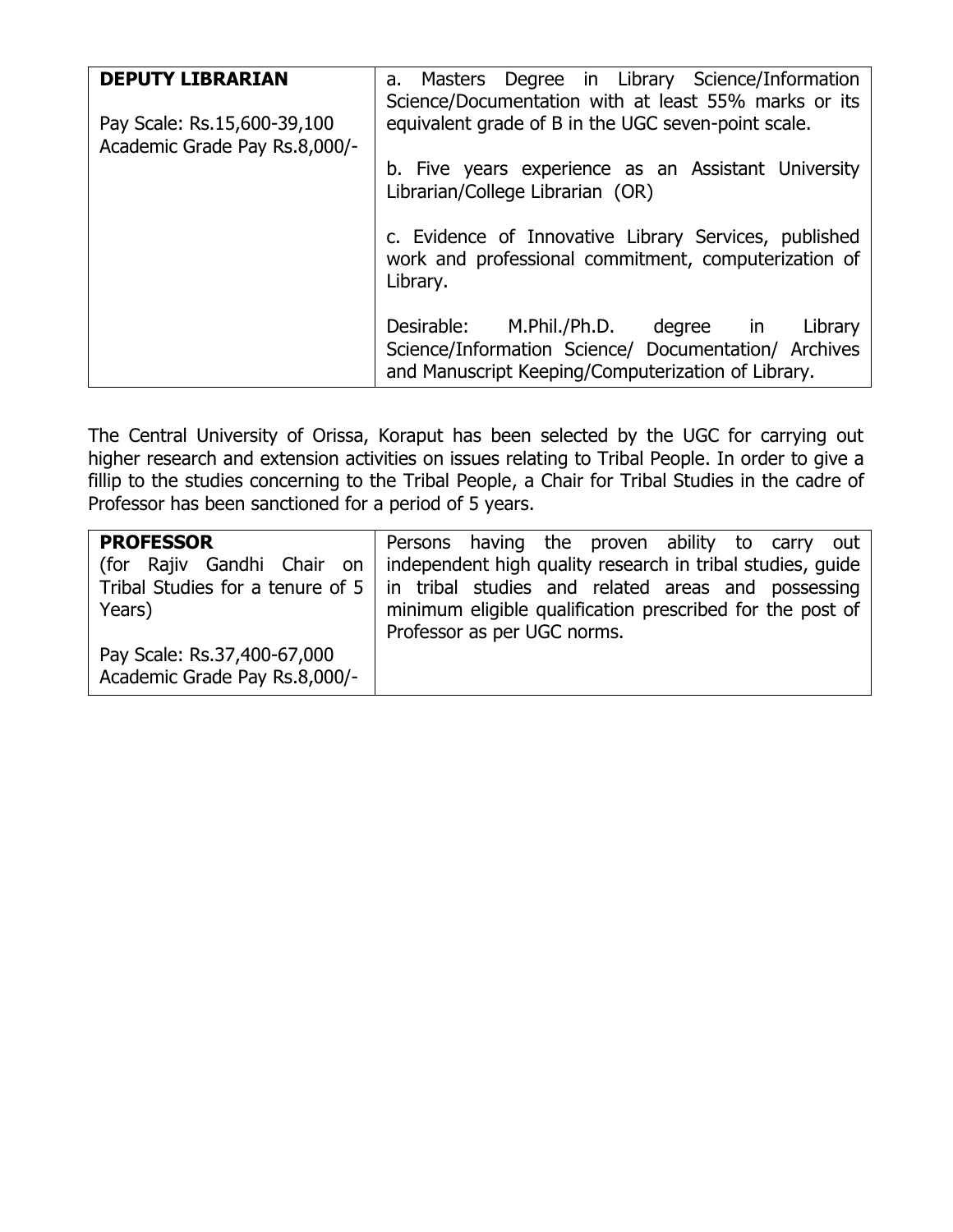

Ref: CUO/Admn./Rect./Teaching / 83 Dt.28.09.2015

The Central University of Orissa, Koraput is looking for the following dynamic and dedicated professionals willing to join us on short term contract / deputation / direct recruitment as detailed below:

| SI.<br>No. | <b>Name of the Post</b>                                                                         | Age   | Pay Band<br>Rs. | Gr. Pay<br>Rs. | No of<br><b>Posts</b> | <b>Aprx. Total</b><br><b>Monthly</b><br><b>Emoluments</b><br>at Minimum<br>of Pay Band<br>Rs. |
|------------|-------------------------------------------------------------------------------------------------|-------|-----------------|----------------|-----------------------|-----------------------------------------------------------------------------------------------|
| 01         | <b>PROFESSOR</b><br>(for Rajiv Gandhi<br>Chair on Tribal<br>Studies for a tenure<br>of 5 Years) | 65 Yr | 37,400-67,000/- | $10,000/-$     | 01 UR                 | 1,45,289/-                                                                                    |
| 02         | Deputy Librarian                                                                                | 50 Yr | 15,600-39,100   | $8,000/-$      | 01 UR                 | $75,000/-$                                                                                    |
|            |                                                                                                 |       |                 |                |                       |                                                                                               |

**Last date for submission of filled in application is 13.11.2015.** 

Sd. Registrar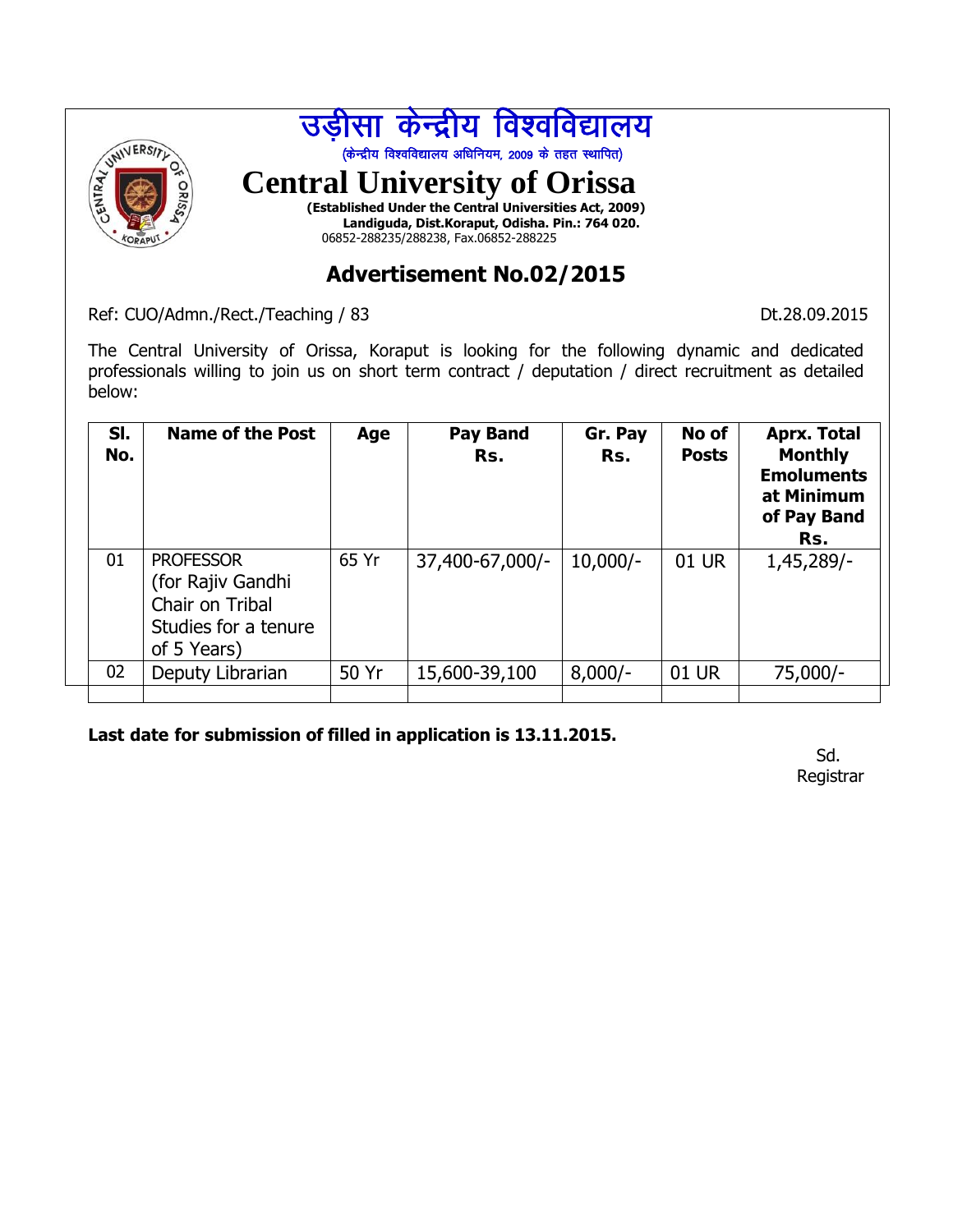#### **General:**

- 1. The Candidates called for interview will be paid Single to & fro II Class Train / Bus fare by shortest route to the place of Interview on production of proof.
- 2. Mere possession of minimum qualification and experience will not entitle the candidate for being called for interview. The University will have the right to restrict the candidates to be called for interview to a reasonable number.
- 3. Relaxation of 5% marks (from 55% to 50%) will be considered at the Master's Degree level in case SC/ST/PWD candidates.
- 4. Application fees once paid shall not be refunded under any circumstances.
- 5. The University will not be responsible for postal delay in submission / receipt of the application forms from the candidates.
- 6. Application received after the last date, incomplete in any respect and any fresh paper enclosures after closing date, shall not be considered.
- 7. Certificate in support of experience should be in proper format i.e. it should be on the organization's letter head, bear the date of issue, specific period of work, name and designation of the issuing authority along with his signature.
- 8. The University shall verify the antecedents or documents submitted by a candidate at any time at the time of appointment or during the tenure of the service. In case, it is detected that the documents submitted by the candidates are not authentic or the candidate has an unacceptable record and has suppressed the information, his services shall be terminated without prior notice.
- 9. The University reserves the right not to fill up any of the vacancies advertised. Any consequential vacancies arising at the time of interview may also be filled up from the available candidates.
- 10. In case of any dispute, the decision of the University shall be final.
- 11. Applicants who are in employment should route their applications through proper channel.
- 12. Candidates should send self attested copies of certificates and mark-sheets from matriculation onwards in support of their age, qualifications and experience. Originals should not be sent along with the application but are to be produced at the time of interview for verification.
- 13. Candidates are advised to satisfy themselves about the minimum essential qualifications laid down in the advertisement.
- 14. No correspondence will be entertained from candidates regarding postal delays, conduct and result of interview and reasons for not being called for interview.
- 15. Canvassing in any form shall be a disqualification.
- 16. SC/ST/PWD and Internal candidates of Central University of Orissa are exempted from payment of application fee.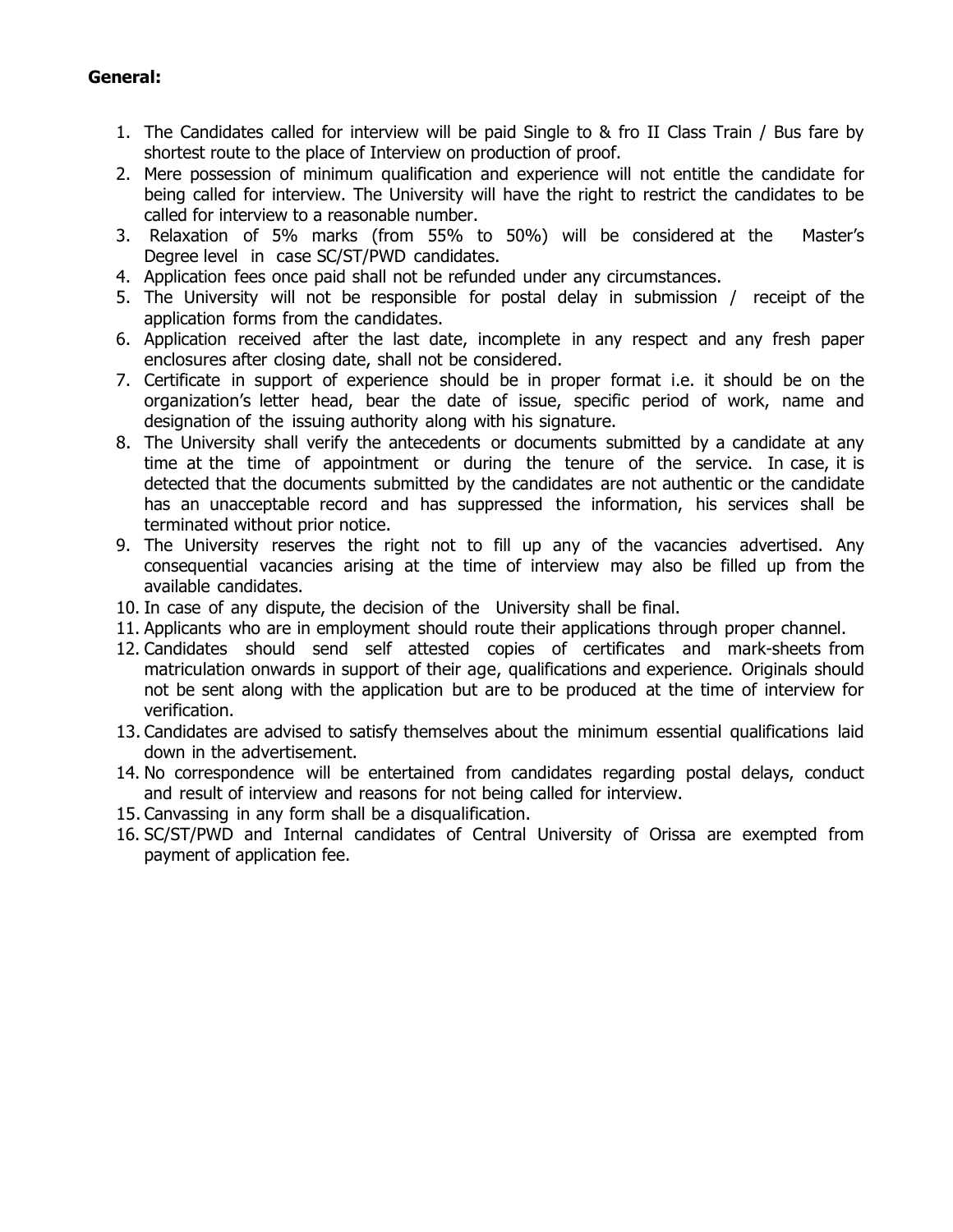

# **Central University of Orissa**

(Established Under Central University Act, 2009) **APPLICATION FORM FOR TEACHING POSTS**

| Post applied for<br>Advertisement No. |
|---------------------------------------|
|---------------------------------------|

|                                   | <b>Affix</b><br><b>Passport</b><br><b>Size</b> |
|-----------------------------------|------------------------------------------------|
| Particulars of remittance         |                                                |
|                                   | ) only                                         |
| Date of deposit _________________ |                                                |
|                                   |                                                |
|                                   |                                                |
|                                   |                                                |

| <b>1.</b> Name of the applicant (In Block Letters) |  |
|----------------------------------------------------|--|
| <b>2.</b> Father's/Husband's Name                  |  |
| <b>3.</b> Date of Birth & Age                      |  |

(as on the date of Advertisement)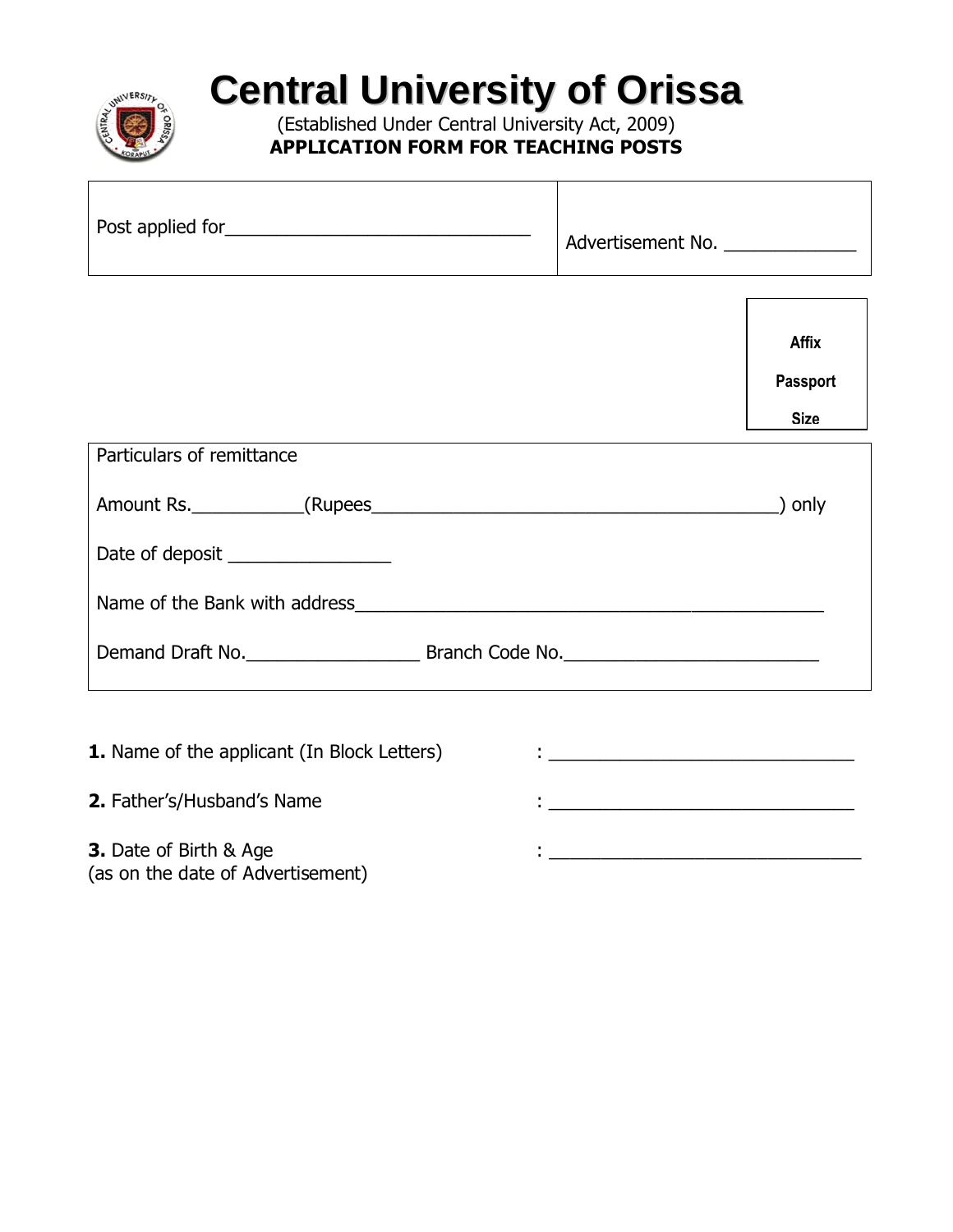| 4. (a) Present Address for correspondence                                                                                             | : (b) Permanent Address : |
|---------------------------------------------------------------------------------------------------------------------------------------|---------------------------|
|                                                                                                                                       |                           |
| E-mail ID.                                                                                                                            |                           |
| <b>5.</b> (a) Nationality : _________________                                                                                         |                           |
|                                                                                                                                       |                           |
| (e) Category : UR / SC / ST / OBC / PWD                                                                                               |                           |
| (f) Sex: Male/Female/Transgender_______________<br>6. Whether Ph.D. awarded as per UGC Regulation 2009<br>(Pls. Attach attested copy) | : Yes/No                  |
| 7. Whether Qualified NET/SLET conducted by UGC/CSIR/State<br>(Please Indicate the date attach documentary proof)                      | : Yes/No                  |

# **8. ACADEMIC QUALIFICATION**.(Please attach attested copies of Mark Sheet/Certificate)

| SI.<br><b>No</b> | <b>Examination</b><br>passed | <b>Division</b><br>with %<br>of<br>marks | <b>Subject</b> | Year<br>of<br>passing | Board/<br><b>University</b> | <b>Distinction</b><br>achieved if<br>any |
|------------------|------------------------------|------------------------------------------|----------------|-----------------------|-----------------------------|------------------------------------------|
| 1.               |                              |                                          |                |                       |                             |                                          |
| 2.               |                              |                                          |                |                       |                             |                                          |
| 3.               |                              |                                          |                |                       |                             |                                          |
| 4.               |                              |                                          |                |                       |                             |                                          |
| 5.               |                              |                                          |                |                       |                             |                                          |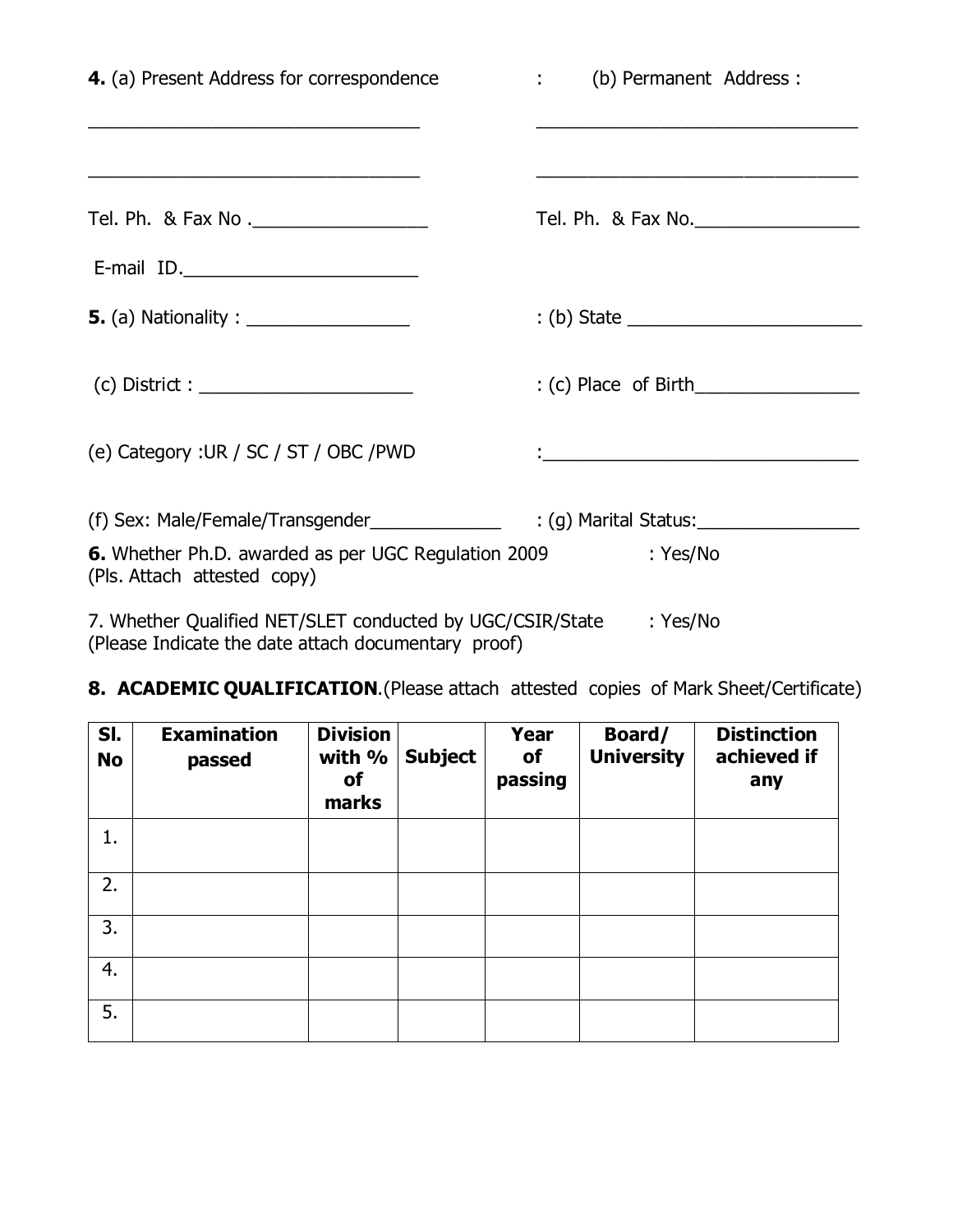## RESEARCH DEGREE(S)

| Degree                 | <b>University</b> | Date of award | Title of the<br>Dissertation / thesis |
|------------------------|-------------------|---------------|---------------------------------------|
| M. Phil                |                   |               |                                       |
| Ph. D.                 |                   |               |                                       |
| $D.$ Sc $/$<br>D.Litt. |                   |               |                                       |

#### **9.** TEACHING/PROFESSIONAL/RESEARCH EMPLOYMENT.

(Give particulars in descending order starting with the present post):

| <b>Employer Name of the</b><br>Institute / | <b>Post</b> | Scale of $ $ | <b>Basic</b> | <b>Period of</b><br><b>Employment</b> |    | <b>Nature of</b><br>duties / |
|--------------------------------------------|-------------|--------------|--------------|---------------------------------------|----|------------------------------|
| University*                                | held        | Pay<br>Rs.   | Pay<br>Rs.   | <b>From</b>                           | To | work                         |
|                                            |             |              |              |                                       |    |                              |
|                                            |             |              |              |                                       |    |                              |

\* Government / Quasi Government/Autonomous/ Private

10. Teaching experience : From : To :

(i) Under Graduate :

(ii) Post Graduate :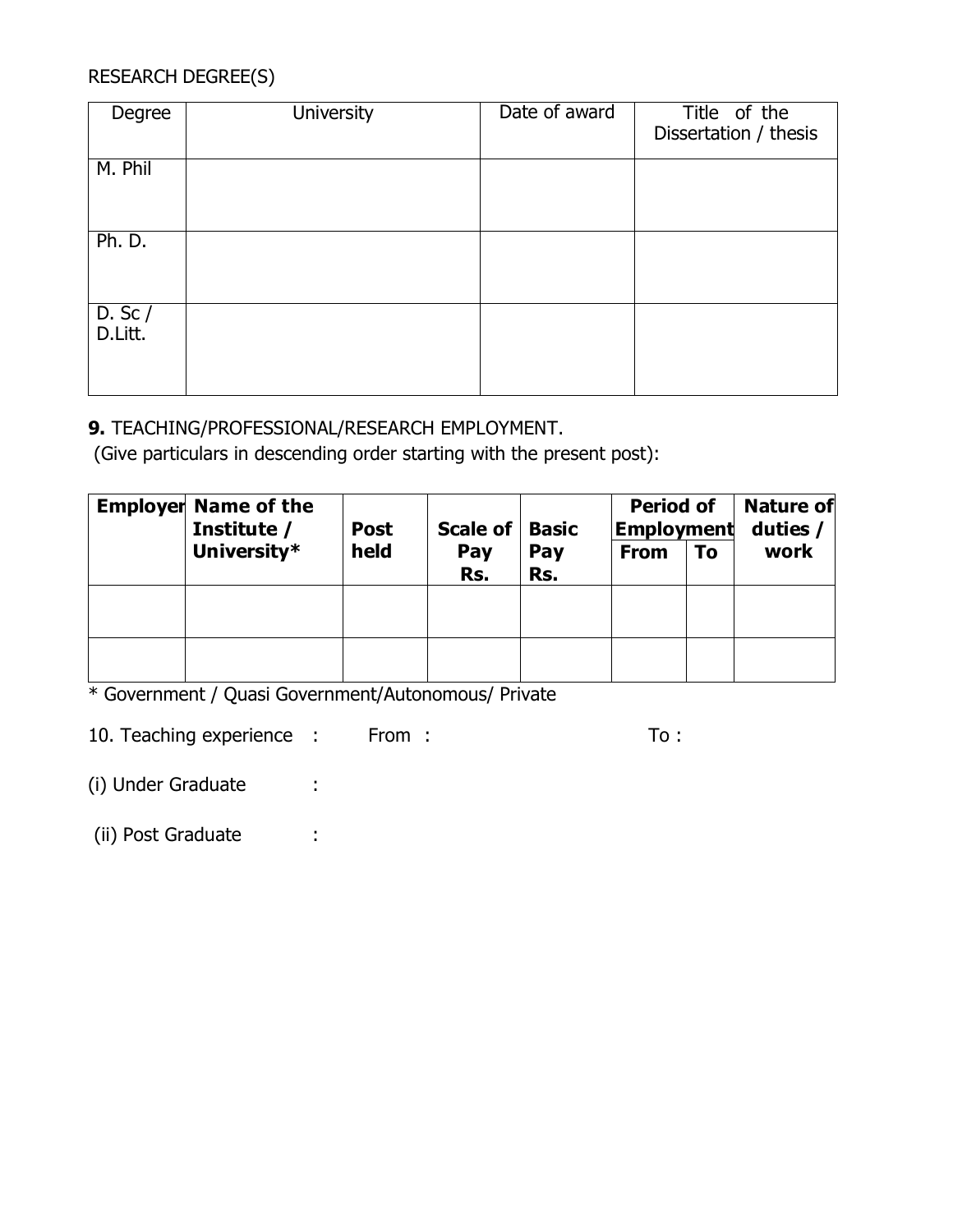#### **PBAS Proforma for calculating API Score**

#### **Category – III Research & Academic Contribution.**

11. A (i) Research Papers published in Refereed Journals with any impact factor.

| SI. | Title with | Journal | ISSN/ISBN | Whether peer    | No. of    | Whether  | API   |
|-----|------------|---------|-----------|-----------------|-----------|----------|-------|
| No. | page no.   |         | No.       | reviewed/impact | Coauthors | you are  | Score |
|     |            |         |           | factor, if any  |           | the main |       |
|     |            |         |           |                 |           | author   |       |
|     |            |         |           |                 |           |          |       |
|     |            |         |           |                 |           |          |       |
|     |            |         |           |                 |           |          |       |
|     |            |         |           |                 |           |          |       |

(ii) Research Papers published in Non-Refereed but Reputed Journals without any impact factor.

| SI. | Title with | Journal | ISSN/ISBN | No. of     | Whether  | <b>API</b> |
|-----|------------|---------|-----------|------------|----------|------------|
| No. | page no.   |         | No.       | Co authors | you are  | Score      |
|     |            |         |           |            | the main |            |
|     |            |         |           |            | author   |            |
|     |            |         |           |            |          |            |
|     |            |         |           |            |          |            |
|     |            |         |           |            |          |            |
|     |            |         |           |            |          |            |

(iii) Conference Proceedings as full papers etc. (Abstract not to be included)

| SI.<br>No. | Title with<br>page no. | Details of<br>conference<br>publications | ISSN/ISBN<br>No. | No. of<br>Coauthors<br>and date of<br>publication | Whether you<br>are the main<br>author | <b>API</b><br>Score |
|------------|------------------------|------------------------------------------|------------------|---------------------------------------------------|---------------------------------------|---------------------|
|            |                        |                                          |                  |                                                   |                                       |                     |
|            |                        |                                          |                  |                                                   |                                       |                     |

#### B (i) Articles/Chapters published in books (other than refereed journal)

| SI. | Title with | Text / Reference | <b>Book</b> | <b>ISSN/ISBN</b> | Whether  | No. of Co   | <b>API</b> |
|-----|------------|------------------|-------------|------------------|----------|-------------|------------|
| No  | page no.   | Subject books    | title       | No.              | peer     | authors     | Score      |
|     |            | any other        | editor &    |                  | reviewed | and date of |            |
|     |            | (please specify) | publisher   |                  |          | publication |            |
|     |            |                  |             |                  |          |             |            |
|     |            |                  |             |                  |          |             |            |
|     |            |                  |             |                  |          |             |            |
|     |            |                  |             |                  |          |             |            |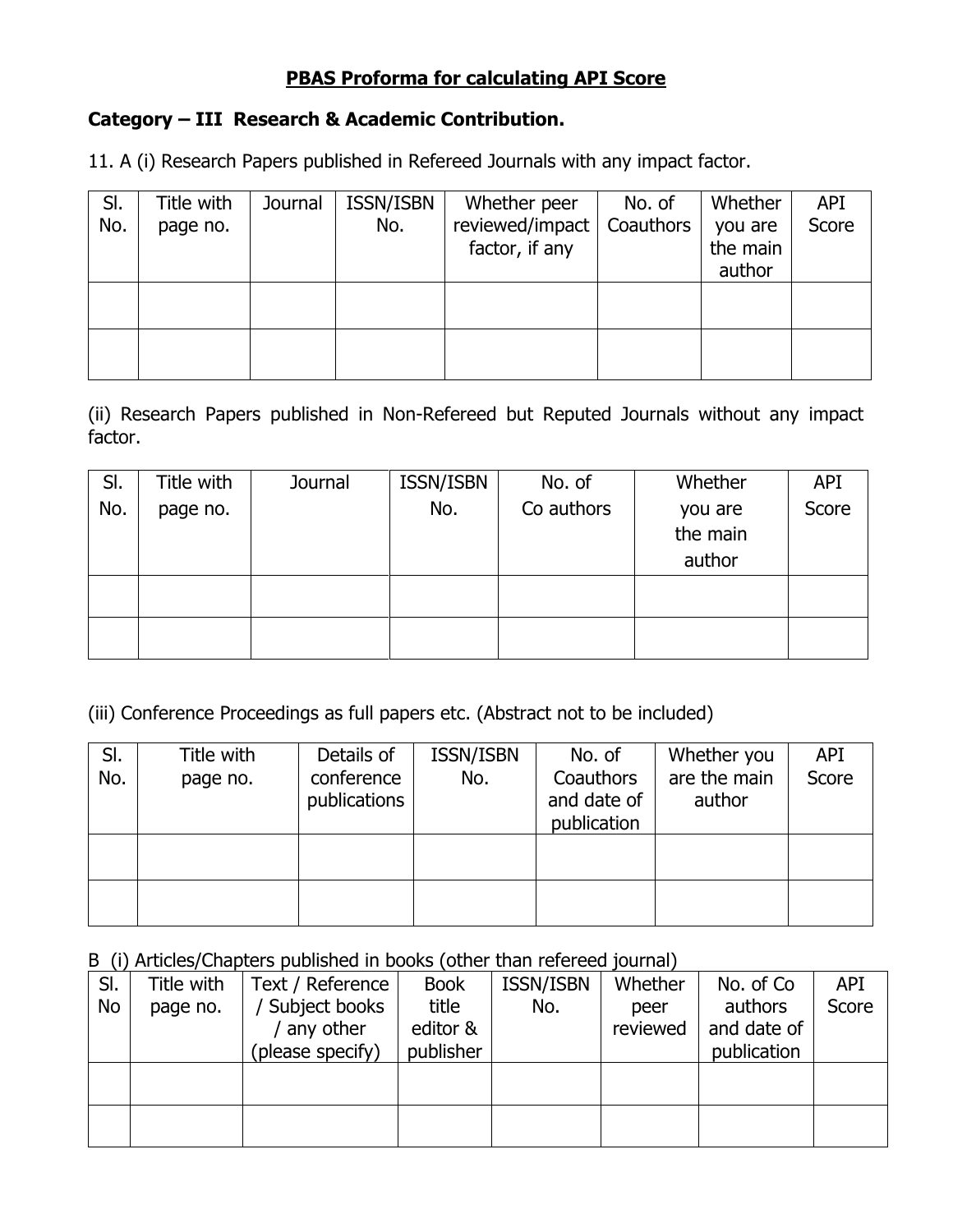#### (ii) Books published as single author or as editor

| SI. | Title with | Type of    | Publisher | Whether  | No. of Co.  | Whether  | <b>API</b> |
|-----|------------|------------|-----------|----------|-------------|----------|------------|
| No. | page       | book and   | &         | peer     | authors     | you are  | Score      |
|     | no.        | authorship | ISSN/ISBN | reviewed | and date of | the main |            |
|     |            |            | No.       |          | publication | author   |            |
|     |            |            |           |          |             |          |            |
|     |            |            |           |          |             |          |            |
|     |            |            |           |          |             |          |            |
|     |            |            |           |          |             |          |            |

# C. Research Projects

(i) Ongoing Research Projects, Sponsored and Consultancy Projects.

| SI.<br>No. | Title | Agency | Period | Grant / Amount<br>Mobilized (Rs Lakhs) | <b>API Score</b> |
|------------|-------|--------|--------|----------------------------------------|------------------|
|            |       |        |        |                                        |                  |
|            |       |        |        |                                        |                  |

(ii) Projects Completed and Project Outcome

| SI. | Title | Agency | Period | Grant | Acceptance                                          | <b>Whether Policy</b>                                        | <b>API</b> |
|-----|-------|--------|--------|-------|-----------------------------------------------------|--------------------------------------------------------------|------------|
| No. |       |        |        | lakhs | of Project<br>Report by<br><b>Funding</b><br>Agency | Documents/<br>Patent / Transfer<br>of technology/<br>product | Score      |
|     |       |        |        |       |                                                     | technology<br>as outcome                                     |            |
|     |       |        |        |       |                                                     |                                                              |            |
|     |       |        |        |       |                                                     |                                                              |            |
|     |       |        |        |       |                                                     |                                                              |            |

#### D. Research Guidance

| Course                   | Number Enrolled | <b>Thesis</b><br>submitted | Degree<br>awarded | <b>API Score</b> |
|--------------------------|-----------------|----------------------------|-------------------|------------------|
| M. Phil or<br>equivalent |                 |                            |                   |                  |
| Ph. D. or<br>equivalent  |                 |                            |                   |                  |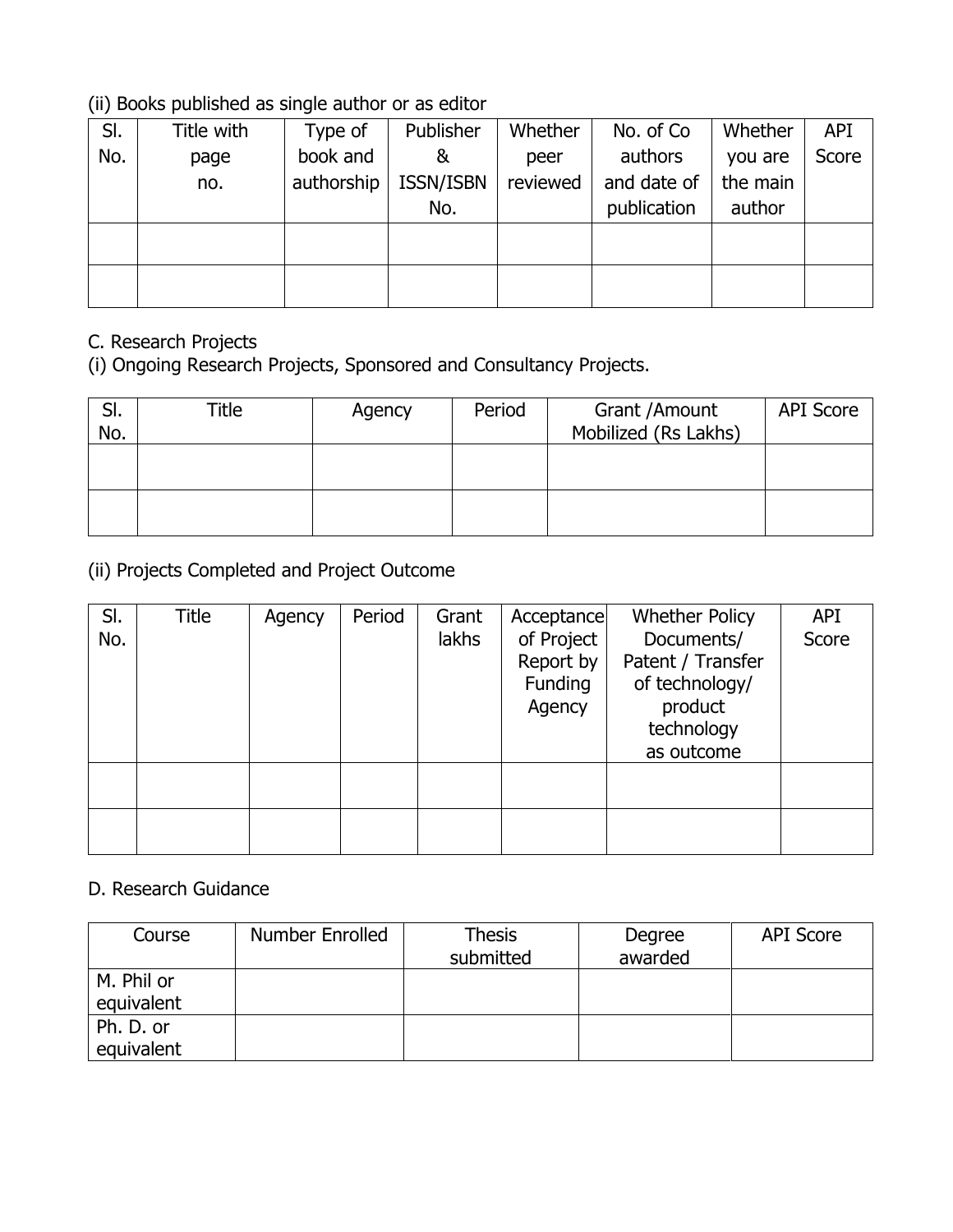E (i) Training courses/Conference/Seminar/workshop.

| SI.<br>No. | Type of training<br>courses/conference etc<br>(such as refresher<br>courses/methodology<br>workshop soft skill<br>development programme<br>/Faculty Development<br>Programme etc. | Duration | Organized by | <b>API Score</b> |
|------------|-----------------------------------------------------------------------------------------------------------------------------------------------------------------------------------|----------|--------------|------------------|
|            |                                                                                                                                                                                   |          |              |                  |
|            |                                                                                                                                                                                   |          |              |                  |

#### (ii) Papers presented on conferences, seminars, workshops, symposia

| SI. | Title of  | Title of     | Date  | Organized | Whether                       | <b>API</b> |
|-----|-----------|--------------|-------|-----------|-------------------------------|------------|
| No. | paper     | conference/  | of    | by        | International/National/State/ | Score      |
|     | presented | seminar etc. | event |           | Regional/University or        |            |
|     |           |              |       |           | College level                 |            |
|     |           |              |       |           |                               |            |
|     |           |              |       |           |                               |            |
|     |           |              |       |           |                               |            |
|     |           |              |       |           |                               |            |

#### **E(III) Invitations for Conferences/ Seminar/ Workshop/ Symposia/ Deliver Lectures/ and / or / Chairing of Session.**

| SI.<br>No. | Conferences/Seminar/Deliver of<br>Lecturer/Chairing Session | Type International/National/State<br>level/University/College level etc. | <b>API Score</b> |
|------------|-------------------------------------------------------------|--------------------------------------------------------------------------|------------------|
|            |                                                             |                                                                          |                  |
|            |                                                             |                                                                          |                  |

#### **E (iv) Awards/ Honours/ Recognitions/ fellowship/ Titles/ Post-doctoral Research degrees like D.Sc., D. Lit etc.**

| ، اب<br>No. | Awards | Bodies conferring the awards | <b>API Score</b> |
|-------------|--------|------------------------------|------------------|
|             |        |                              |                  |
|             |        |                              |                  |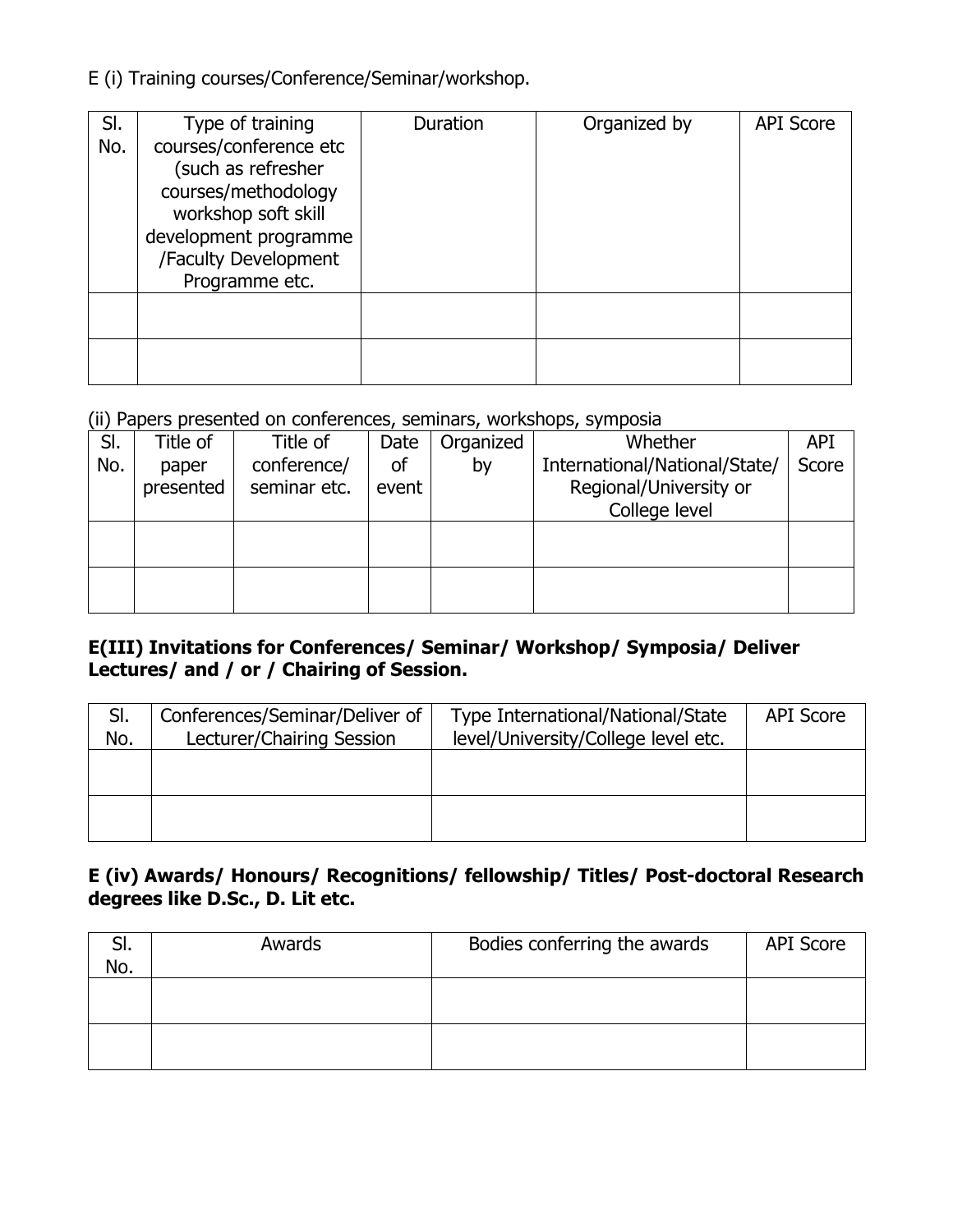## **(b) Honours / Recognition**

| No. | Honours/Recognition<br>(Discipline specific) | Bodies conferring the<br>Honours/Recognitions | <b>API Score</b> |
|-----|----------------------------------------------|-----------------------------------------------|------------------|
|     |                                              |                                               |                  |
|     |                                              |                                               |                  |
|     |                                              |                                               |                  |
|     |                                              |                                               |                  |
|     |                                              |                                               |                  |
|     |                                              |                                               |                  |

#### **(c) Fellowship Title**

| JI. | Fellowship Titles   | Awarding | <b>API Score</b> |  |  |  |  |  |  |
|-----|---------------------|----------|------------------|--|--|--|--|--|--|
| No. | Bodies/Institutions |          |                  |  |  |  |  |  |  |
|     |                     |          |                  |  |  |  |  |  |  |
|     |                     |          |                  |  |  |  |  |  |  |
|     |                     |          |                  |  |  |  |  |  |  |
|     |                     |          |                  |  |  |  |  |  |  |
|     |                     |          |                  |  |  |  |  |  |  |

#### **(d) Post Doctoral Degree**

| SI.<br>No. | <b>Title of Degree</b> | <b>API Score</b> |  |
|------------|------------------------|------------------|--|
|            |                        |                  |  |
|            |                        |                  |  |

## **Category II: (A)**

#### CO-CURRICULAR, EXTENSION AND PROFESSIONAL DEVELOPMENT RELATED ACTIVITIES

| SI.No. | <b>Nature of Activity</b>                                                                                                                                                      | <b>Score</b> |
|--------|--------------------------------------------------------------------------------------------------------------------------------------------------------------------------------|--------------|
| 1.     | Contribution to Corporate life in Universities/colleges through meetings,<br>popular lectures, subject related events, articles in college magazine<br>and University volumes. |              |
| 2.     | Institutional Co-curricular activities for students such as field<br>studies/educational tours, industry-implant training and placement<br>activity.                           |              |
| 3.     | Community Service, Social Orientation and other Student Mentoring<br>Activities through NSS/NCC/NSO/other Governmental<br>and<br>non-<br>Governmental channels                 |              |
| 4.     | Students and Staff Related Socio Cultural and Sports Programmes<br>(intra/interdepartmental and intercollegiate)                                                               |              |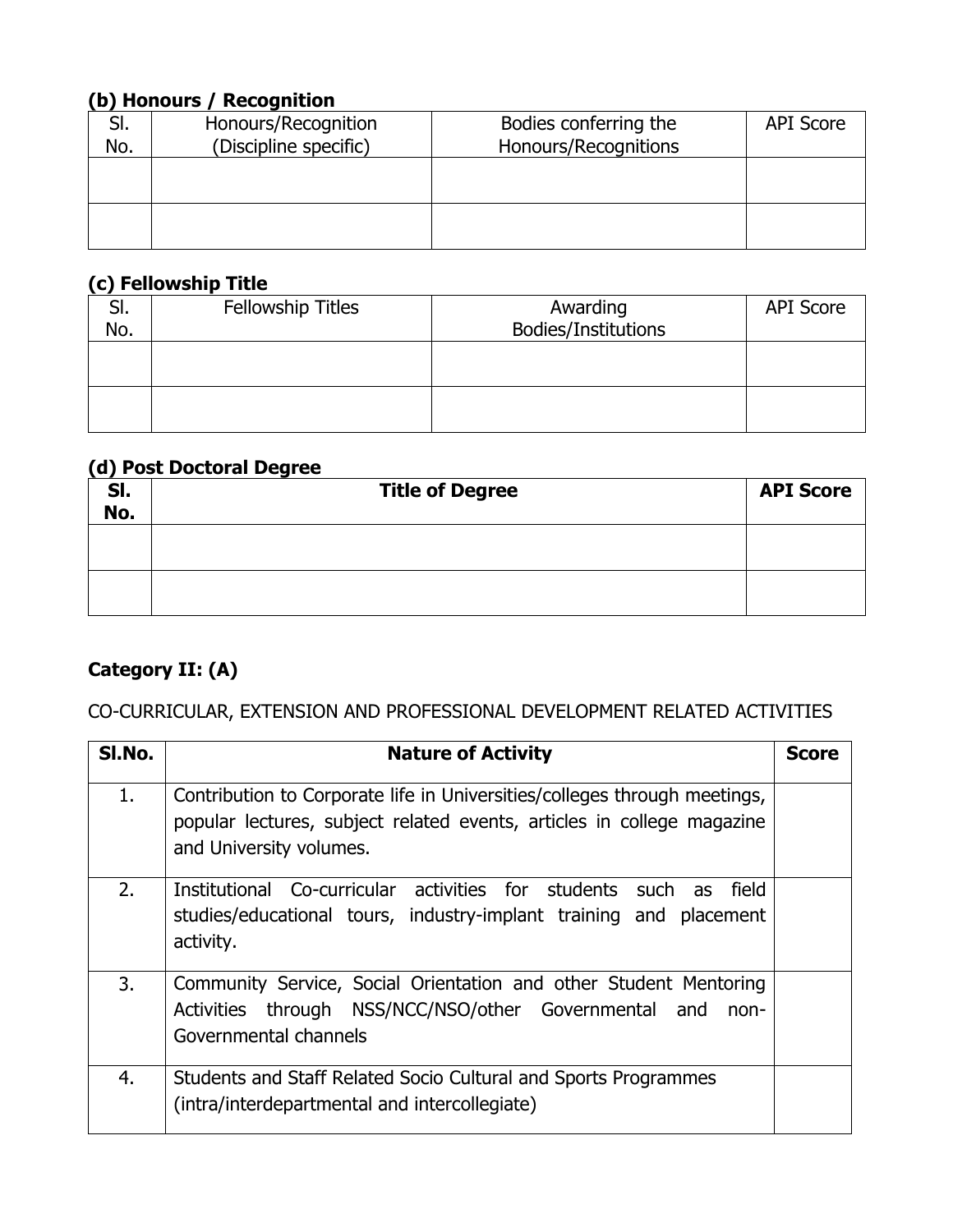| 5. | Professional Ethics and Campus Development Activities like Institutional |  |  |  |  |  |
|----|--------------------------------------------------------------------------|--|--|--|--|--|
|    | infrastructure projects, Co-curricular student educational programme     |  |  |  |  |  |
|    | like Environmental Education etc and value based programmes, and         |  |  |  |  |  |
|    | Programmes in the TV/Radio Channels.                                     |  |  |  |  |  |
|    |                                                                          |  |  |  |  |  |

## **Category II: (B)**

## **PROFESSION-RELATED CONTRIBUTION**

| $\mathbf 1$    | Institutional Governance responsibilities like, Vice Principal, Dean, Director,<br>Warden, Bursar, School Chairperson, IQAC Co-ordinator and any other<br>membership of institutional committees                |  |
|----------------|-----------------------------------------------------------------------------------------------------------------------------------------------------------------------------------------------------------------|--|
| $\overline{2}$ | Membership in profession related committees at state and national level                                                                                                                                         |  |
| 3              | Participation in subject associations, conferences, seminars without paper<br>presentation                                                                                                                      |  |
| $\overline{4}$ | Participation in short term training courses less than one week duration in<br>technology, curriculum development,<br>educational<br>professional<br>development, Examination reforms, Institutional governance |  |
| 5              | Membership of professional associations committees, Boards of Studies,<br>editorial committees of journals/institutional publications.                                                                          |  |

## **Category I (A) Essential**

Teaching Learning and Evaluation Related Activities

| SI.No.         | <b>Nature of Activity</b>                                                                                                  | <b>Score</b> |
|----------------|----------------------------------------------------------------------------------------------------------------------------|--------------|
| $\mathbf{1}$   | Lectures taken as percentage of lectures allocated                                                                         |              |
| $\overline{2}$ | Seminars, tutorials, practicals, contact hours undertaken as percentage<br>of those actual allocated                       |              |
| 3              | Lectures or other teaching duties in excess of UGC norms                                                                   |              |
| 4              | Imparting of knowledge / instruction $vis$ a $vis$ with the prescribed<br>material and methodology of the curriculum       |              |
| 5              | College/University examination duties (Question paper setting and<br>evaluation of answer scripts) as per duties allotted. |              |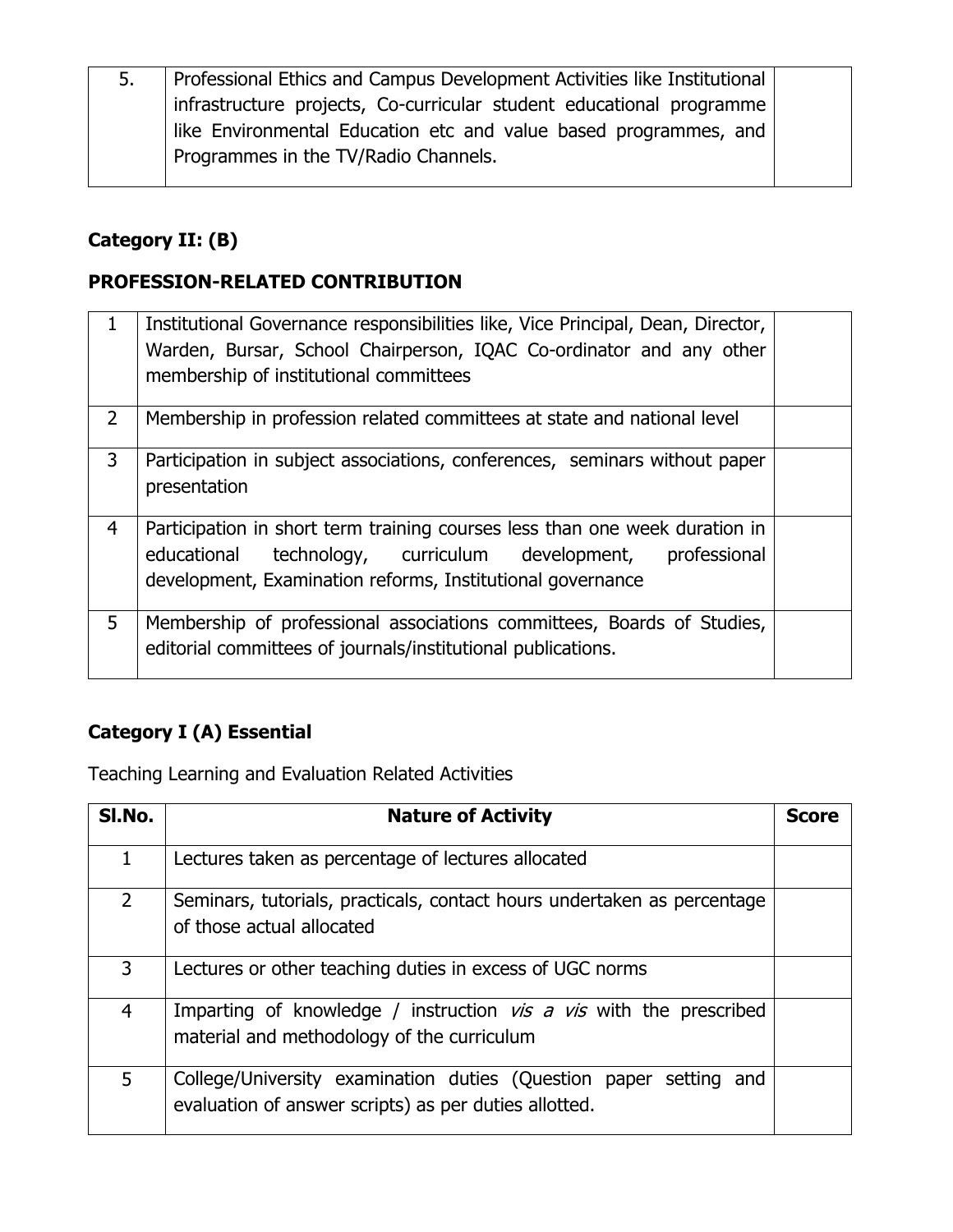| 6 | College/University | examination/Evaluation<br>internal/continuous assessment work as allotted                                                                   | duties | for |  |
|---|--------------------|---------------------------------------------------------------------------------------------------------------------------------------------|--------|-----|--|
|   | duty)              | Additional examination work such as coordination, invigilation, flying<br>squad duties etc. (maximum of 5 or 10 depending upon intensity of |        |     |  |

## **Category I (B)**

## **Desirable**

|                | Use of Innovative teaching-learning methodologies; use of ICT; Updated<br>subject content and course improvement.                                                                                              |  |  |
|----------------|----------------------------------------------------------------------------------------------------------------------------------------------------------------------------------------------------------------|--|--|
| $\overline{2}$ | Developing and imparting Remedial/Bridge Courses and Counseling<br>modules                                                                                                                                     |  |  |
| $\mathbf{3}$   | Developing and imparting soft skills/communication skills/personality<br>development courses/modules                                                                                                           |  |  |
| 4              | Developing and imparting specialized teaching-learning programmes in<br>physical education, library; innovative compositions and creations in<br>music, performing and visual arts and other traditional areas |  |  |
| 5              | Organizing and conduction of popularization programmes/training courses<br>in computer assisted teaching/web-based learning and other participatory<br>learning skills to students                             |  |  |

## OTHER RELEVANT INFORMATION

Please give details of any other credential, significant contributions, awards received etc. not mentioned earlier.

| SI.No. | <b>Details (Mention Year, Value etc.)</b> |
|--------|-------------------------------------------|
|        |                                           |
|        |                                           |
|        |                                           |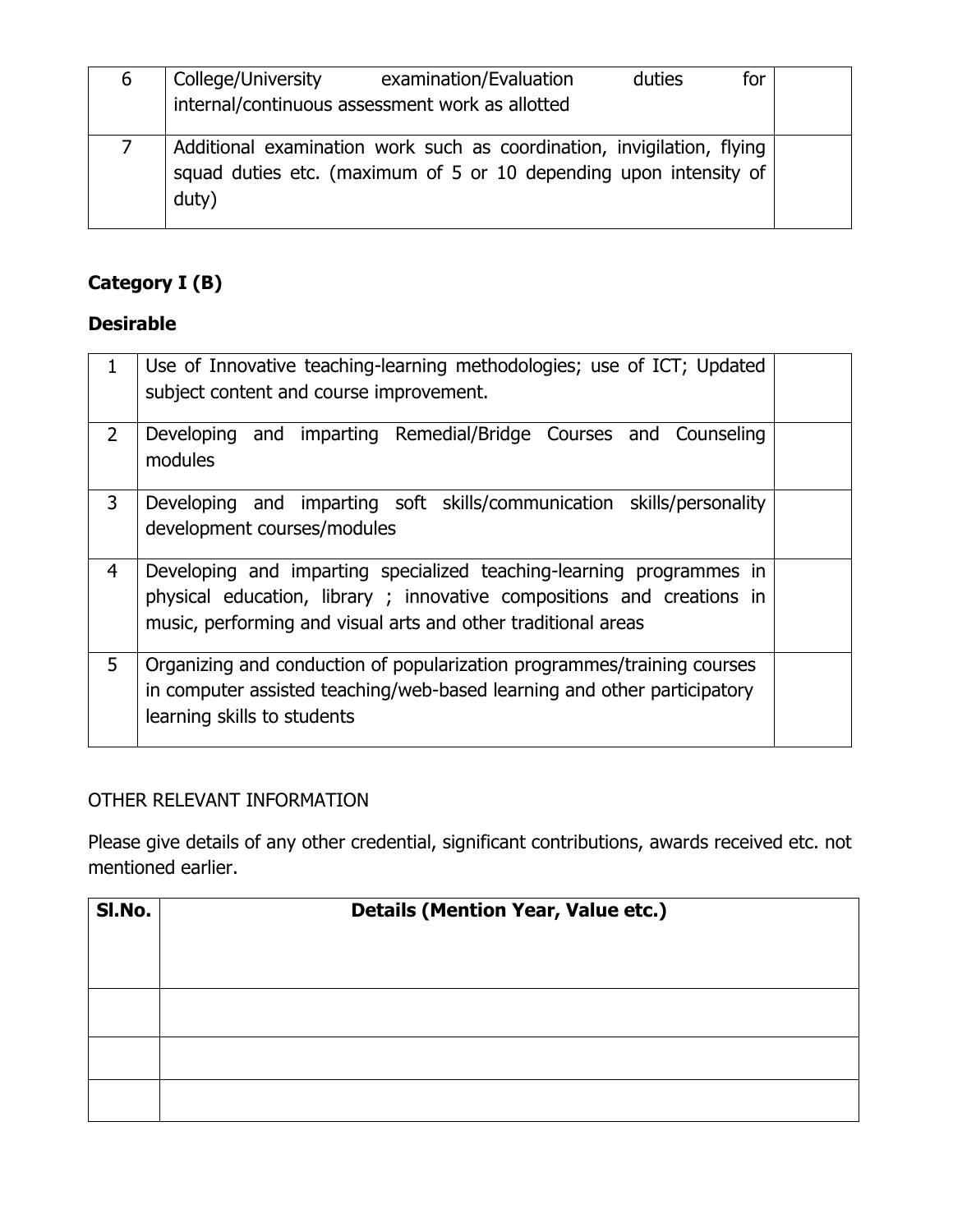#### **Note:**

- i. Please read the instructions given in UGC Regulation 2010 before calculating API score.
- ii. All relevant information for category III should be furnished for the assignment period
- **iii.** If a paper presented in a Conference/Seminar is published in the form of proceeding he point would accrue for the publication and not under presentation.

#### **SUMMARY OF API SCORE \***

| SI.<br>No. | <b>Criteria</b>                                                     | Last<br>academic<br>year | <b>Total score of API</b><br>for assessment<br>period | <b>Annual</b><br>average API<br>score for<br>assessment<br>period |
|------------|---------------------------------------------------------------------|--------------------------|-------------------------------------------------------|-------------------------------------------------------------------|
|            | Teaching,<br>learning<br>and<br>evaluation<br>related<br>activities |                          |                                                       |                                                                   |
| ii         | Curricular, extension,<br>Professional Dev. Etc.                    |                          |                                                       |                                                                   |
|            | Total of I+II                                                       |                          |                                                       |                                                                   |
| iii.       | Research<br>and<br>academic<br>contribution                         |                          |                                                       |                                                                   |

\* Self assessment score are subject to verification by the University & by the screening–cum evaluation committee / selection committee as the case may be.

12. Have you ever been suspended / dismissed from service? : Yes/No

13. Name and address of two references:

 $(i)$ 

 $(ii)$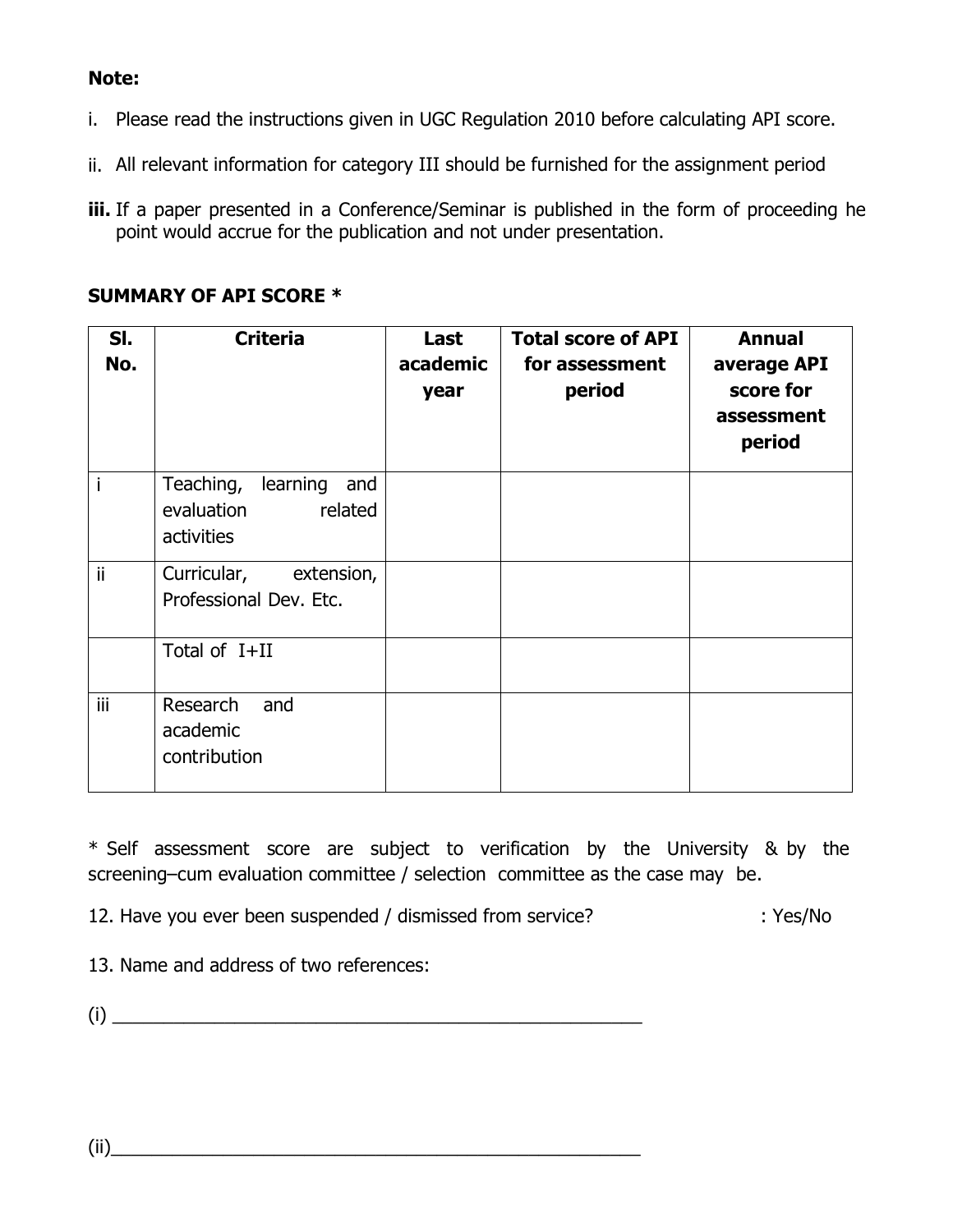14. Any other relevant information, if not given above:-

15. Details of enclosures sent with the applications:-

16. Declaration to be signed by the Candidate / Applicant:

I Certify that the information/enclosures provided above is correct & complete to the best of my knowledge and belief. I am not aware of any circumstances which may impair my fitness of employment in Central University of Orissa.

Place :

## Date : **Signature of applicant**

N.B.

- 1. The applicant in service should apply through proper channel However an applicant can send an advance copy of his application and shall have to produce "No objection certificate" at the time of interview.
- 2. If a candidate desires to apply for more than one post, he or she should make separate application for each post with requisite fee.